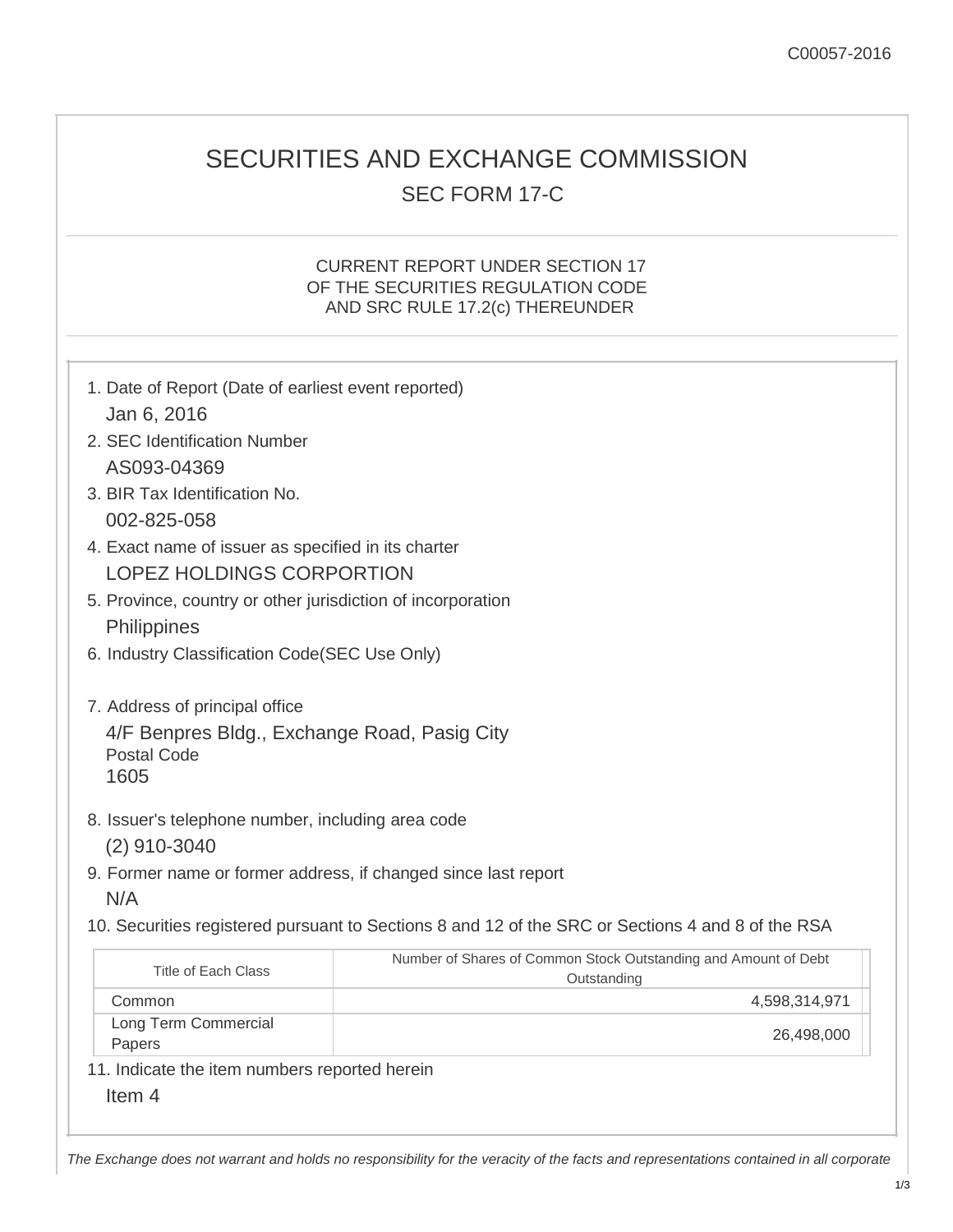|                           |                                                         |                                          | the Corporate Information Officer of the disclosing party. | disclosures, including financial reports. All data contained herein are prepared and submitted by the disclosing party to the Exchange,<br>and are disseminated solely for purposes of information. Any questions on the data contained herein should be addressed directly to |                                               |                                        |       |
|---------------------------|---------------------------------------------------------|------------------------------------------|------------------------------------------------------------|--------------------------------------------------------------------------------------------------------------------------------------------------------------------------------------------------------------------------------------------------------------------------------|-----------------------------------------------|----------------------------------------|-------|
|                           |                                                         |                                          |                                                            | Lopez Holdings Corporation                                                                                                                                                                                                                                                     |                                               |                                        |       |
|                           |                                                         |                                          |                                                            | <b>LPZ</b>                                                                                                                                                                                                                                                                     |                                               |                                        |       |
| Subject of the Disclosure |                                                         |                                          |                                                            | PSE Disclosure Form 4-8 - Change in Directors and/or Officers<br>(Resignation/Removal or Appointment/Election)<br>References: SRC Rule 17 (SEC Form 17-C) and<br>Section 4.4 of the Revised Disclosure Rules                                                                   |                                               |                                        |       |
| Change in Officer         |                                                         |                                          |                                                            |                                                                                                                                                                                                                                                                                |                                               |                                        |       |
|                           |                                                         | Background/Description of the Disclosure |                                                            |                                                                                                                                                                                                                                                                                |                                               |                                        |       |
| to retirement.            |                                                         | Resignation/Removal or Replacement       |                                                            | Ms. Cielito R. A. Diokno ceased to be Senior Vice President for Human Resources effective January 1, 2016 due                                                                                                                                                                  |                                               |                                        |       |
|                           |                                                         |                                          |                                                            | <b>Effective Date of</b>                                                                                                                                                                                                                                                       |                                               |                                        |       |
| Name of Person            |                                                         |                                          | Position/Designation                                       | Resignation/Cessation of term<br>(mmm/dd/yyyy)                                                                                                                                                                                                                                 |                                               | Reason(s) for<br>Resignation/Cessation |       |
| Cielito R. A.<br>Diokno   |                                                         | Resources                                | Senior Vice-President Human                                | 01/01/2016                                                                                                                                                                                                                                                                     |                                               | Retirement                             |       |
| Election or Appointment   |                                                         |                                          |                                                            |                                                                                                                                                                                                                                                                                |                                               |                                        |       |
| Name of<br>Person         | Date of<br>Position/Designation<br>Appointment/Election |                                          | <b>Effective Date of</b><br><b>Appointment Election</b>    |                                                                                                                                                                                                                                                                                | Shareholdings in the<br><b>Listed Company</b> | Nature of Indirect<br>Ownership        |       |
| N/A                       | N/A                                                     |                                          | (mmm/dd/yyyy)<br>N/A                                       | (mmm/dd/yyyy)<br>N/A                                                                                                                                                                                                                                                           | <b>Direct</b><br>$\overline{0}$               | Indirect                               | 0 N/A |

## Promotion or Change in Designation

| Name of | Position/Designation |     | Date of<br>Approval | Effective Date of<br>Change | Shareholdings in the Listed<br>Companv |          | Nature of Indirect |
|---------|----------------------|-----|---------------------|-----------------------------|----------------------------------------|----------|--------------------|
| Person  | From                 | Τо  | (mmm/dd/yyyy)       | (mmm/dd/yyyy)               | Direct                                 | Indirect | Ownership          |
| N/A     | N/A                  | N/A | N/A                 | N/A                         |                                        |          | 0 N/A              |

Other Relevant Information